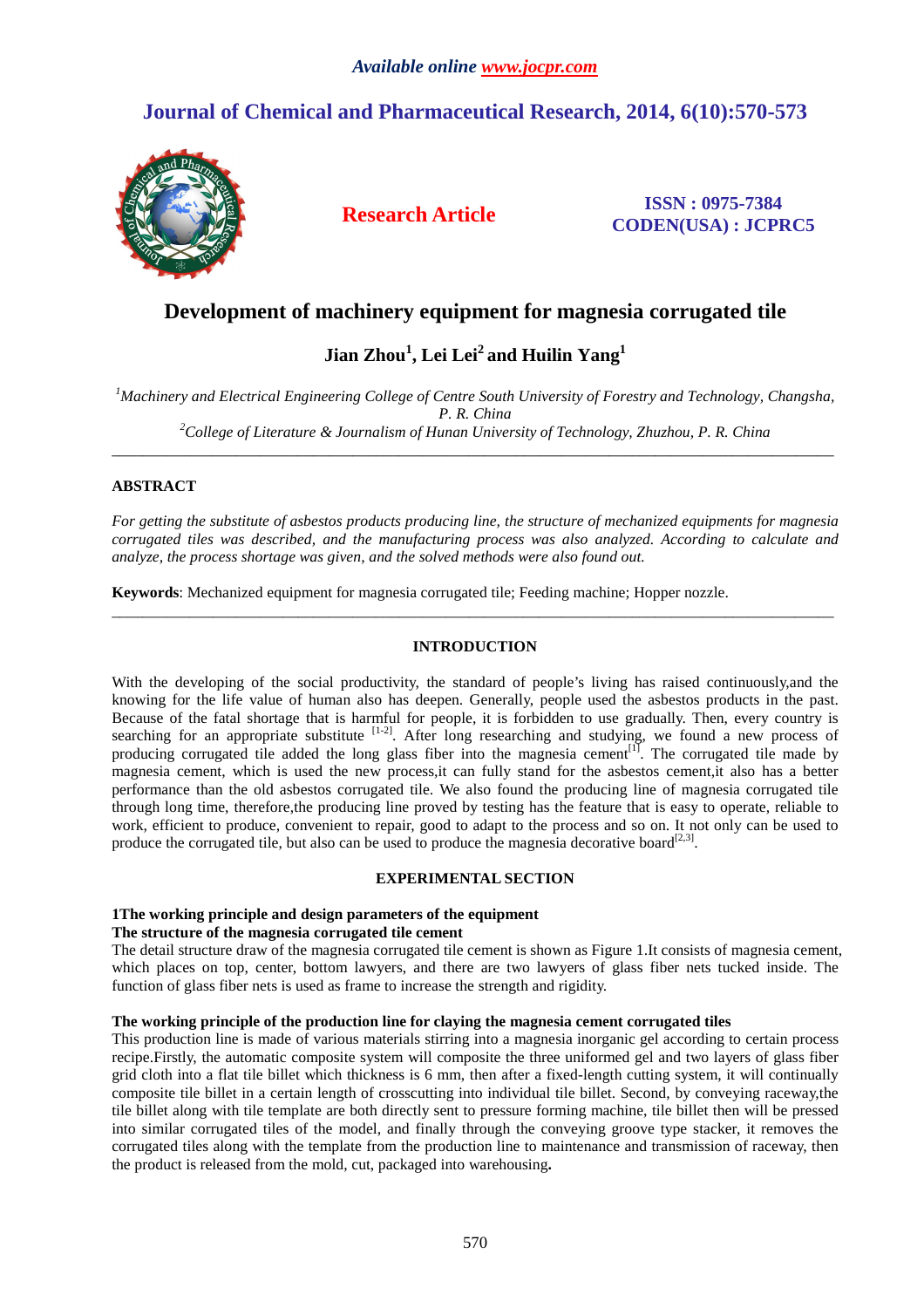

*\_\_\_\_\_\_\_\_\_\_\_\_\_\_\_\_\_\_\_\_\_\_\_\_\_\_\_\_\_\_\_\_\_\_\_\_\_\_\_\_\_\_\_\_\_\_\_\_\_\_\_\_\_\_\_\_\_\_\_\_\_\_\_\_\_\_\_\_\_\_\_\_\_\_\_\_\_\_*

**1-the fiberglass mesh 2-magnesian cement** 

**Figure 1: The structure of the magnesia corrugated tile cement** 

#### 2 **Equipment process and the function of several main parts**

The process diagram of the device is shown as Figure 2.

The function of several main parts are as following:

1) Raw material conveying measurement system: The system is mainly for the deployment of the medicament and the measurement of each raw material composition. In order to reduce all kinds of the powder dust pollution to the environment,the sealing pipe to convey,screw feeder to feed, electronic scales to measure are adopted,.

2) Pulp conveying system: Raw materials prepared by the measuring system will be joined into a blender according to certain procedures, After stirring the raw material, it uses the screw pump conveying slurry to automatic composite host.

3) Automatic composite host: Its role is to composite two layers of glass fiber cloth continuously, three layers of slurry and two layers of plastic sheeting into slab thickness of clip cloth. It is driven by the motor through the reducer driver to drive roller rotating. And the slurry is driven well-proportioned by the two layers of glass fiber grid cloth. The tile billet is dragged by the friction between tile billet and the roller continuously and the tile billet weights itself, the thickness is controlled by the rolling roller and plastic roller.

4) Fixed-length slab sheared: Tile billet tablet coming from the automatic composite host continuously is cut into tile billet which thickness is about 1890 mm , it is controlled by the electric hydraulic of the sizing roller and the cutting trolley which moves toward the speed synthesis direction and it can fixes cutting seam neatly.

5) Corrugated straight molding system:Since the waveforms of magnesia cement tile can be formed by the straight pressure. But the billet tiles of magnesia cement have good plasticity, then the straight pressure forming machine of asbestos cement tile can't be met the special requirement of the magnesia cement. The straight pressure forming device that is fit for the magnesia cement corrugated tile finally was improved after several facets researching and mending. According to this device, the plane tile can be formed once on the template.

6) The stacking or shelves system: This system mainly is to finish the task putting the straight pressure formed tiles and the tile moulds on the rotary stacker together from the main production line to maintenance line.



**Figure 2: The block diagram of the process for the device** 

#### **RESULTS AND DISCUSSION**

#### **The settlement of the key problem**

#### **The design of the host feeder**

Feeder is one of the key components of the device,its design is directly related to whether the two layers of glass grid cloth can leak slurry evenly from hopper and whether any drum belly phenomenon will appear on the rolling roll and the thickness of three layers of magnesia cement is well-proportioned, because of the unreasonable structure of feeding mouth, when we had started ,there appeared three phenomena above mentioned in the process of test, after several revisions, the reason was found out and the hopper mouth design is shown as figure 3, it was verified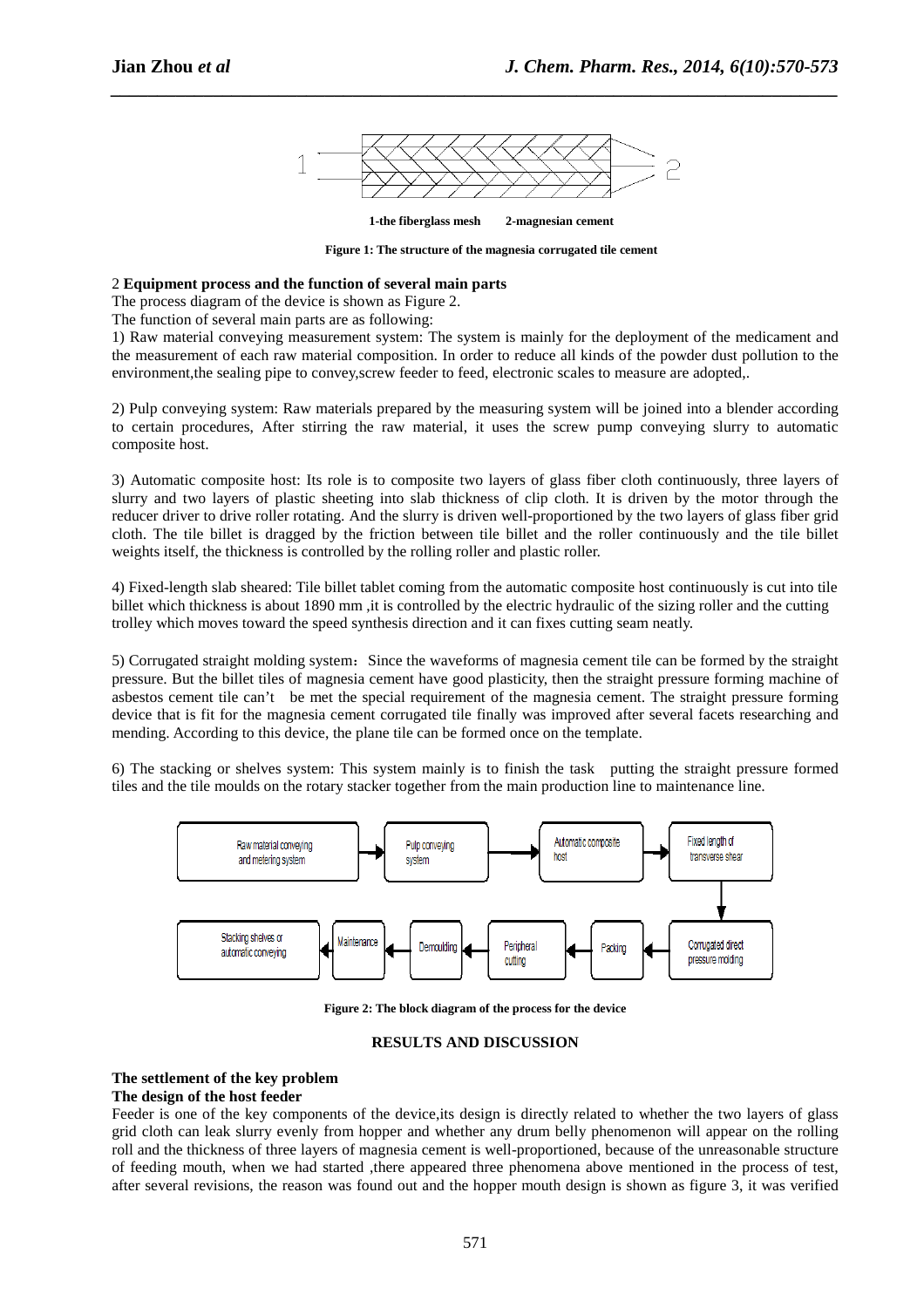by many experiments showing that the shape of hopper mouth can completely meet the design requirements and the quality of the tile billet requirements. Later, we put a small amount of short fiber into the original recipe, after testing, we found that the addition of short fibers often caused that short fiber glass blocked up in the hopper mouth, thus this would interrupt the test. In order to overcome the above disadvantages, we tested out the structure as shown in figure 4,which looks like figure 3 in the internal structure and appearance after many modification tests, the difference is that it installs the hinges on the same side of the inside and outside mouth in figure 4. Under normal circumstances,the volume mouth has fixed shape, when it is blocked up,we need only open the hopper mouth that can make jams pass by smoothly, when the work is normal, we only make the hopper mouth rehabilitation without cleaning bicker, the structure shown as in figure 4 has been proved that the structure of the hopper are fully able to meet the requirements of short fiber technology structure after many experiments.

*\_\_\_\_\_\_\_\_\_\_\_\_\_\_\_\_\_\_\_\_\_\_\_\_\_\_\_\_\_\_\_\_\_\_\_\_\_\_\_\_\_\_\_\_\_\_\_\_\_\_\_\_\_\_\_\_\_\_\_\_\_\_\_\_\_\_\_\_\_\_\_\_\_\_\_\_\_\_*



**1-fiber glass cloth 2-inner nozzle 3-outside nozzle Figure 3: The raw hopper nozzle** 



#### **The design of the transverse cutting machine**

For the tile billet transverse cutting must be finished under the condition of not affecting tile billet continuous movement and the cutting must be thoroughly, at the beginning, considering the material properties and the characteristics of plastic and glass fiber grid cloth, we chose the plan with the high-speed shearing, after using, we found that due to the soft plastic and fiber cloth, clearance between shearing motor and static blade must be adjusted slightly. But this requirement was difficult to be guaranteed in this type of cutting machine, and the blade was worn-out sharply by magnesia cement, therefore we had to give up the plan of cutting. Finally, as the result of exploring in many ways, we decided to adopt high-speed diamond grinding wheel cutter which used diamond wheel tiny edge to grind tile billet. Multiply diamond grinding wheels of cutting machines are installed in the same vehicle used the hydraulic to drive.A guide rail is arranged on the composition of velocity direction. After many experiments, we found the blade of the diamond grinding wheel losing cutting ability for slurry filled edge. After the switching to the metal sheet with a fine toothed blade edge instead of diamond grinding wheel, it overcame the disadvantages of diamond grinding wheel,so the cutting problem had been solved completely.

#### **The discussion of the main problem and the proposal of the improvement The putting cloth system**

For the glass mesh cloth structure is very loose,it will shrink in width direction as soon as it is strained. If the original width is 900 mm,then it might be about 800 mm in the production. This would make the product not enough width. The main reason is that the weft and axis line aren't parallel, especially while the cloth roll of the mesh is changed. So, keeping the weft and axis line parallel, and holding the strain in weft, the shortage could be dealt with.